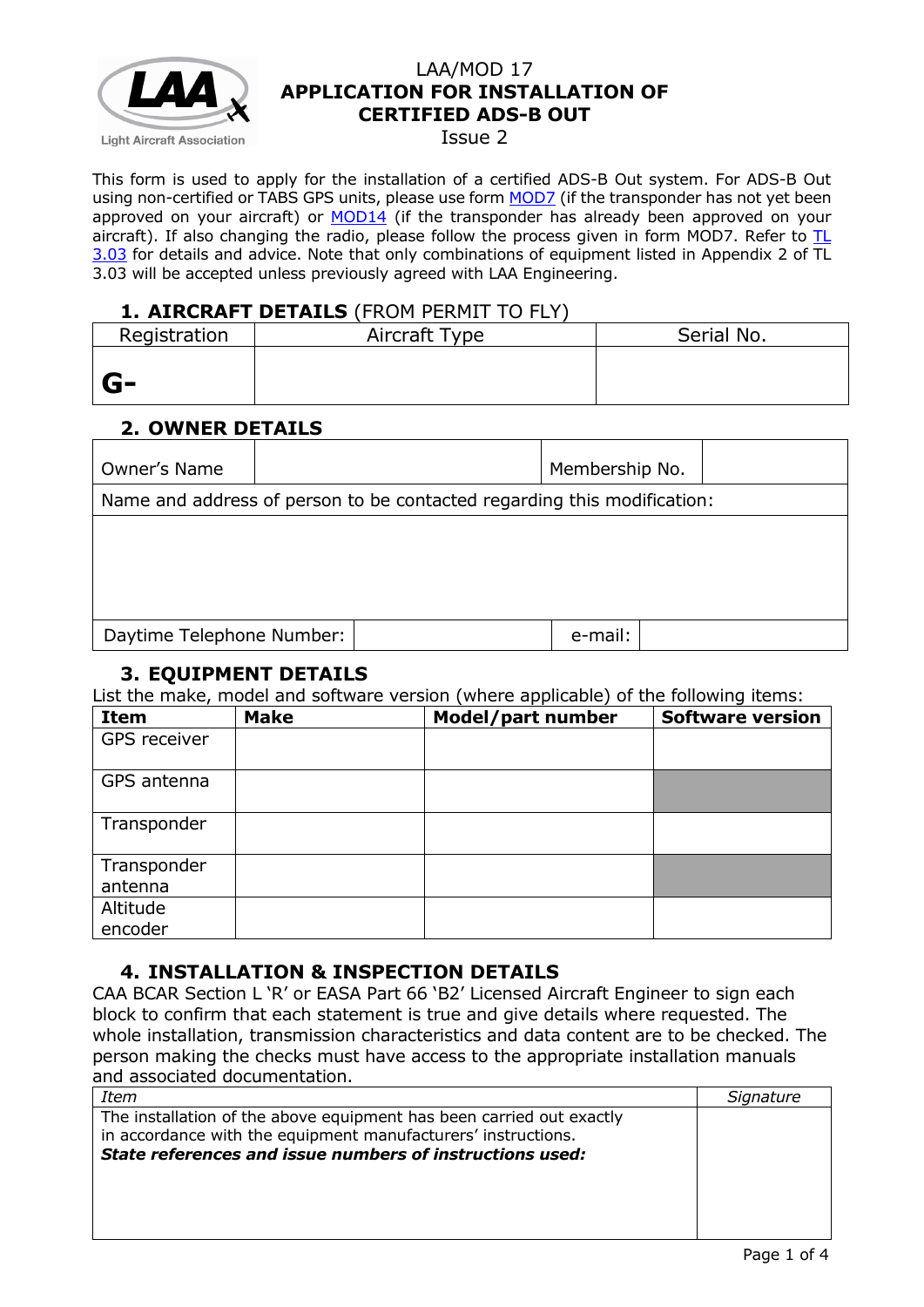

Issue 2

| <b>Item</b>                                                                     | Signature |
|---------------------------------------------------------------------------------|-----------|
| Installation of the above equipment has not compromised the                     |           |
| aircraft's structural integrity.                                                |           |
| All equipment controls are suitably annotated and are operable from the pilot's |           |
| 'harnessed' position.                                                           |           |
| The installation does not interfere in any way with the satisfactory operation  |           |
| of any of the aircraft's controls or systems                                    |           |
| The equipment is installed in such a way that it will not provide a hazard to   |           |
| the aircraft in the event of failure of the equipment.                          |           |
| The installation does not present any undue hazard to occupants in the event    |           |
| of a collision and does not unduly impair egress from the cockpit.              |           |
| All associated wiring and cables are properly routed and secured.               |           |
| The aircraft's wiring diagram has been updated to record the changes.           |           |
|                                                                                 |           |
| If there is no on-the-ground status system, or equivalent system/setting, the   |           |
| on-ground-state has been set to 'airborne'.                                     |           |
| The GPS source is connected directly to the transponder (or is integral to the  |           |
| transponder) and the data doesn't pass through another unit.                    |           |
| The altitude encoder is connected to the aircraft's static system.              |           |
| The effects on battery and alternator capacity requirements have been           |           |
| assessed (if aircraft approved for night and/or IFR operations)                 |           |
| A compass swing has been carried out where necessary.                           |           |
| The transponder has been programmed with all relevant aircraft settings         |           |
| (aircraft category, flight ID, aircraft dimensions, antenna offset, etc).       |           |
| Transponder serial port configuration settings correct (connection to GPS).     |           |
| <b>State configuration of port:</b>                                             |           |
|                                                                                 |           |
|                                                                                 |           |
| GPS serial port configurations settings correct (connection to transponder).    |           |
| <b>State configuration of port:</b>                                             |           |
|                                                                                 |           |
|                                                                                 |           |
|                                                                                 |           |

Ground test data:

| <b>Item</b>                                                                 | Signature |
|-----------------------------------------------------------------------------|-----------|
| State location where the ground tests were carried out:                     |           |
|                                                                             |           |
|                                                                             |           |
| State make/model of ground test equipment used:                             |           |
|                                                                             |           |
|                                                                             |           |
| Mode A Code checked as transmitting correctly in range 0000 to 7777 (octal) |           |
|                                                                             |           |
| Pressure altitude transmitted corresponds within ±125 ft of the aircraft's  |           |
| altimeter between -1000 ft and 10000 ft                                     |           |
| On-ground status checked as transmitting correctly                          |           |
|                                                                             |           |
| Aircraft registration checked as transmitting correctly                     |           |
|                                                                             |           |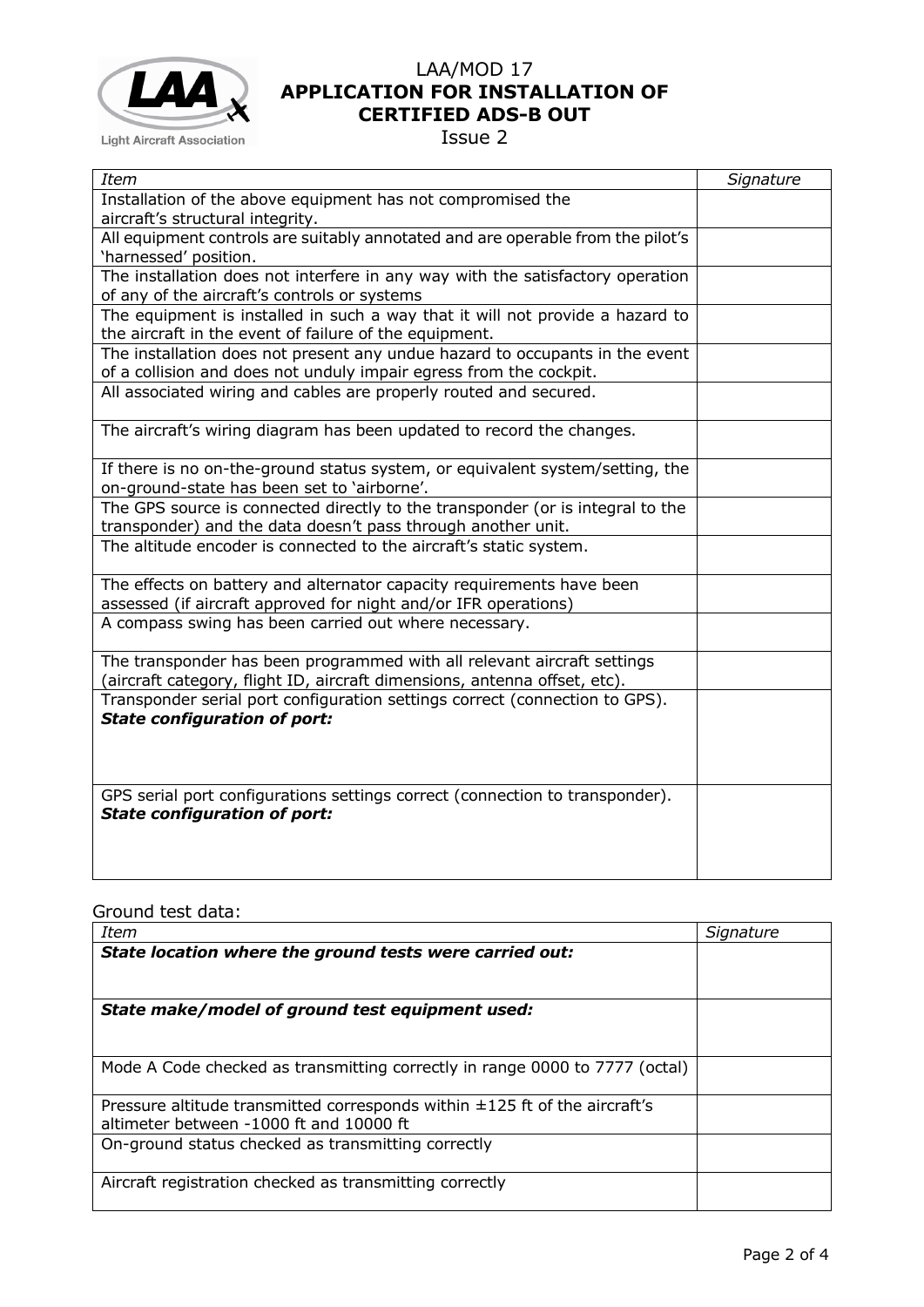

Issue 2

| Item                                                                                                           | Signature |
|----------------------------------------------------------------------------------------------------------------|-----------|
| 'Ident' checked as transmitting correctly                                                                      |           |
|                                                                                                                |           |
| ICAO 24-bit aircraft address correctly programmed and transmitting                                             |           |
| correctly.                                                                                                     |           |
| State 24-bit address received:                                                                                 |           |
|                                                                                                                |           |
| Airborne/Surface Source Integrity Level (SIL) being transmitted correctly.<br><b>State SIL value received:</b> |           |
|                                                                                                                |           |
| Airborne/Surface System Design Assurance (SDA) being transmitted                                               |           |
| correctly.                                                                                                     |           |
| <b>State SDA value received:</b>                                                                               |           |
|                                                                                                                |           |

### **5. LAA INSPECTOR DECLARATION**

I consider the above installation to be mechanically fit for flight and I have completed a PMR for the work in the aircraft's logbook, allowing the aircraft to be flown with the transponder switched off. The aircraft's weight and balance report has been amended as required.

| Name: | Signed: | Insp No.: | Date: |
|-------|---------|-----------|-------|
|       |         |           |       |

Note: if necessary, the above LAA inspector declaration can be used to allow an aircraft fitted with the above system to be flown to a location for ground testing by a Licensed Aircraft Engineer, provided the aircraft has a valid Permit to Fly or flight test authorisation. The transponder must be switched off until the LAE declaration below has been completed. The above declaration is required before any flight.

### **6. POST-INSTALLATION TESTING**

I confirm that the system has been installed and configured satisfactorily and in accordance with the requirements of this form and TL 3.03. Ground testing has shown the system to satisfy the requirements of ACNS.ADSB.015 and ACNS.ADSB.020 and is functioning correctly.

| Name: | Signed: | LAE No.: | Date: |
|-------|---------|----------|-------|
|       |         |          |       |

Note: signee must be a current CAA BCAR Section L 'R' or EASA Part 66 'B2' Licensed Aircraft Engineer.

### **7. OWNER DECLARATION**

I believe that the above information is correct and request that the LAA approve the installation.

| Name: | Signed:<br>- | Date: |
|-------|--------------|-------|
|       |              |       |